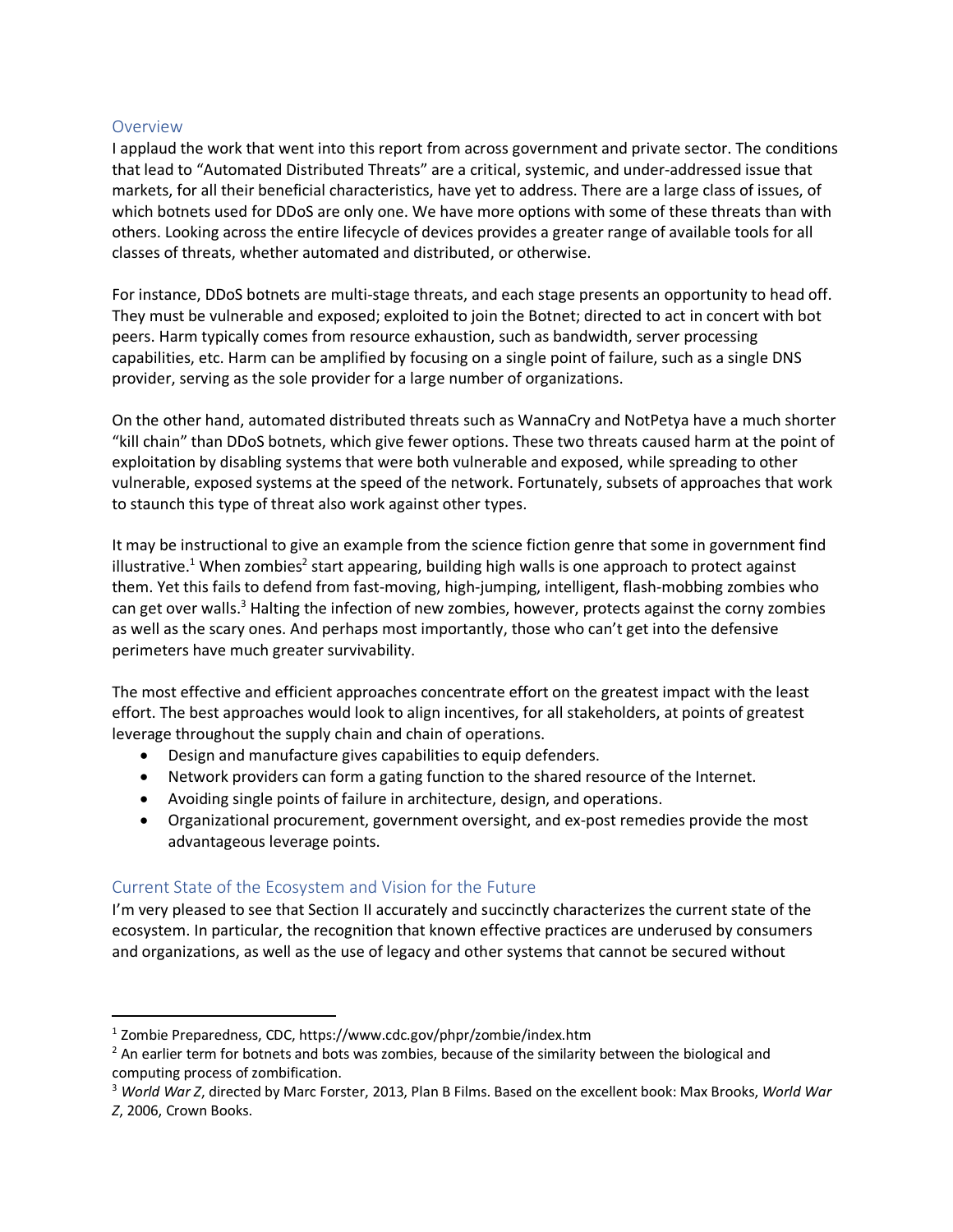considerable effort. Further, the document as a whole recognizes that harm can accrue to multiple parties, that victims may propagate harm, and that no single approach can solve all of the issues.

The report highlights efforts and desire for greater standardization for security. While standards are good, they tend to be brittle, backward-looking, and take many years to develop and implement across the market. On the other hand, frameworks can enumerate classes of capabilities, objectives, and drivers in a way that is more flexible and evergreen. I've been fortunate enough to contribute to such frameworks as the NIST Cybersecurity Framework, <sup>4</sup> an excellent example for operations, as well as I Am The Cavalry's Automotive 5-Star Cyber Safety Framework<sup>5</sup> and Hippocratic Oath for Connected Medical Devices<sup>6</sup> which guide IoT design. These latter two frameworks encourage manufacturers to favor patterns that work, and avoid those that are known to fail.

Transparency and awareness reduces information asymmetry and allows market availability to more closely meet buyer expectations. These mechanisms enable a voluntary mechanism for manufacturers to highlight security capabilities and buyer considerations. Buyers can better distinguish products based on their security capabilities, and more fully account for cost and risk in their decision-making. NTIA has done some excellent work in this field, with its multi-stakeholder processes.

Education and awareness for individuals and small or medium businesses would be welcomed, though it's not clear that this alone will improve effectiveness of securing IoT devices against botnets. Awareness is probably most effective at time of purchase, to better equip buyers' decision-making. To that end, retailers can be a key ally in improving the security of new devices coming online. Simple, understandable comparisons can help buyers decide which security models best fit their expectation for their and others' role in maintaining a secure Internet environment.

An example given by a telecommunications industry lobbyist was that of a connected dog collar, used for tracking and retrieving lost pets. The individual suggested that in the event the collar became part of a botnet or was vulnerable to known botnet attacks, it could be shut off from the mobile carrier network, thus alleviating risk to other Internet devices. The owner then could purchase a new collar, free of the particular defect that facilitated its participation in a botnet. Another manufacturer may choose to take alternate measures to ensure the owner could locate their pet. In this circumstance, awareness and education would play a key role in informing buyers of a) potential failure modes and consequences; b) responsibility to identify failure in a timely manner; c) obligation to replace the device, at their cost; d) ensure new devices are free of the same defect.

Governments have a central role to play in securing the Internet of Things through governance, policy, and coordination. Governments tend to have the best vantage point to look across multiple industry sectors and segments, as well as internationally, and balance objectives of all societal stakeholders. Where international stakeholders share common markets, supply chains, threats, and harms, international cooperation and collaboration aligns stakeholders' interests. While optimal solutions may not be identical across all societies, Governments can coordinate policies that are more compatible, or at least attempt to avoid contradictory ones.

 <sup>4</sup> *Cybersecurity Framework*, National Institute of Standards and Technology, https://www.nist.gov/cyberframework

<sup>5</sup> *Automotive 5-Star Cyber Safety Framework*, I Am The Cavalry, August 8, 2014. https://iamthecavalry.org/5star

<sup>6</sup> *Hippocratic Oath for Connected Medical Devices*, I Am The Cavalry, January 19, 2016. https://iamthecavalry.org/oath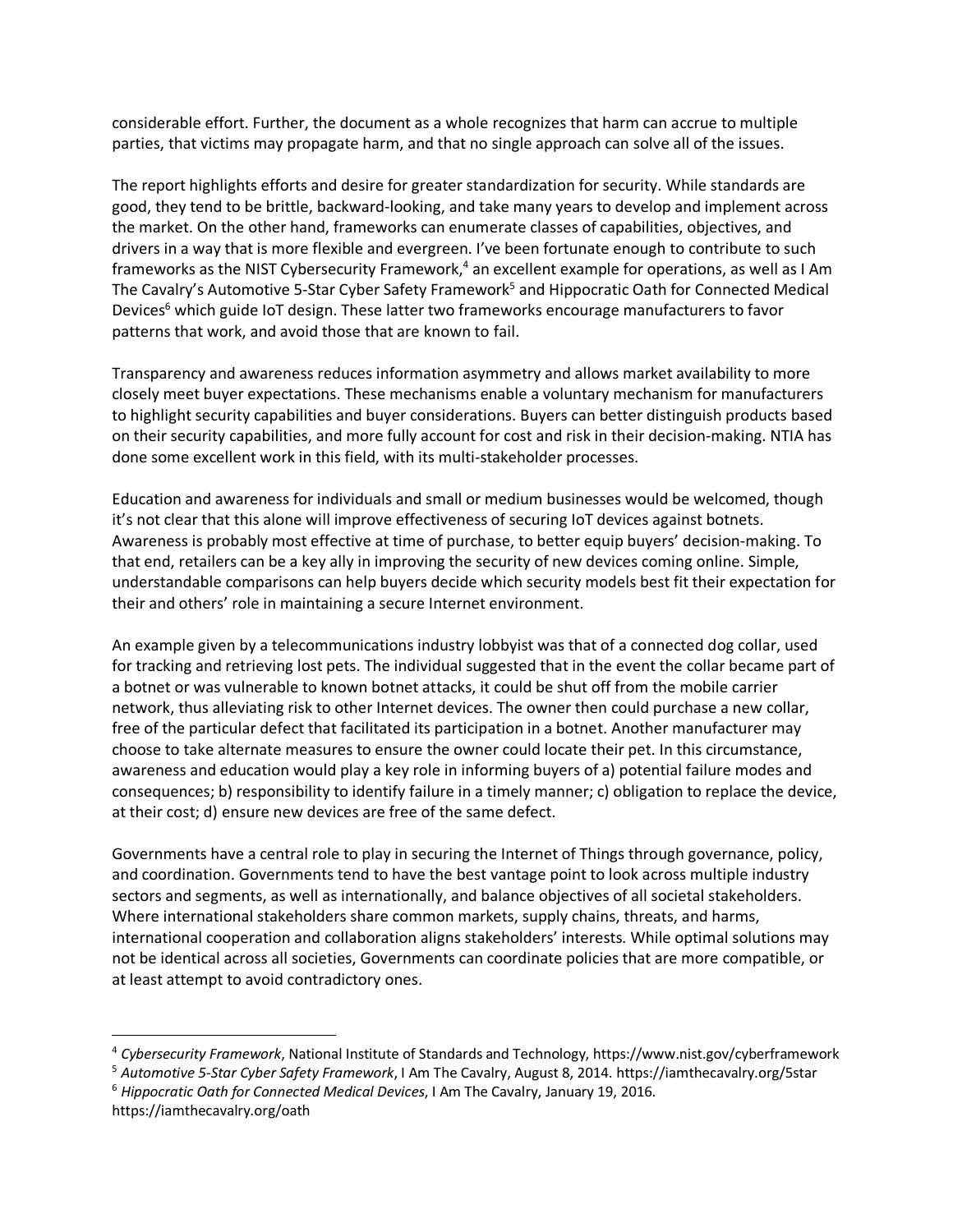The report should be clear, when discussing risk-based decision-making, to identify risk: to whom; from who/what; by which means. Too often, government and industry differ on stakeholders, types of impact, and whether something is a harm or a remedy. For instance, a regulatory fine is a financial risk to shareholders, but may remunerate consumers whose data has been stolen.

The government needs to lead a conversation about accountability, liability, and responsibility throughout the supply chain and chain of operations. Roles and risk decisions are too often assumed, so downstream buyers are unable to evaluate risk decisions made by upstream suppliers. Buyers may compensate by under- or over-treating residual risk, which is either wasteful or risks security failure – liability for both outcomes is borne by the buyer. Governments can adjust this liability placement by imposing ex-ante market-gating mechanisms and ex-post liability regimes, or by facilitating information exchange to permit stakeholders to define and understand their role and risk.

## Goals

- 1.1 Consensus opinion is a poor approximation for empirical evidence of failures and failure modes. Existing databases, such as Common Weakness Enumeration (CWE) and Common Vulnerabilities Exposure (CVE), identify well-known poor practices as well as specific software defects. These can serve as baselines for designing, implementing, and maintaining a higher degree of security than consensus-driven standards. Their advantage is that the lists keep pace with newly discovered issues, whereas standards are "point-in-time", get stale quickly, and tend to be more fragile. Favor the former, more objective, observable factors in a standard of care.
- 1.2 New and innovative approaches are necessary to ensure knowledge keeps pace with adversary capabilities. Manufacturer Usage Descriptions (MUD) is an excellent example of a capability that can greatly improve security of IoT devices. However, new research should not come at the cost of, nor delay implementation of, practices we already know are sound and effective, such as patching, avoiding known defects, adversarial resilience modeling, and coordinated vulnerability disclosure. Ensure these two approaches are not seen as tradeoffs.
- 1.3 William Gibson once observed that "the future is already here, it's just not very evenly distributed." Promulgation and adoption of existing known effective practices should be at the forefront of approaches to cybersecurity.
- 3.2 Awareness and education is necessary but insufficient for a more secure Internet ecosystem. This is particularly true where "bits and bytes meet flesh and blood" such as automotive, medical devices, aviation, trains, etc. Advanced knowledge of cybersecurity practices must not be a prerequisite to safe operation of IoT devices. There is too much at stake to rely solely on subject matter expertise of IoT owners – even for those who are relative experts. This Goal is a good one.
- 5.1-2 Labels and information about security can be a key part of improving operational security. Labels in particular can increase trust among buyers. However, highly subjective and overly simplified labeling and scoring can increase cost without substantially improving security or market confidence. Assessment/audit regimes for labeling creates a class of services for overcoming standards, and often leads to incentives that are at odds with the objectives. Instead, favoring objective, observable criteria which can be independently verified allows for less expensive validation regimes and reduces incidence of gaming the system.